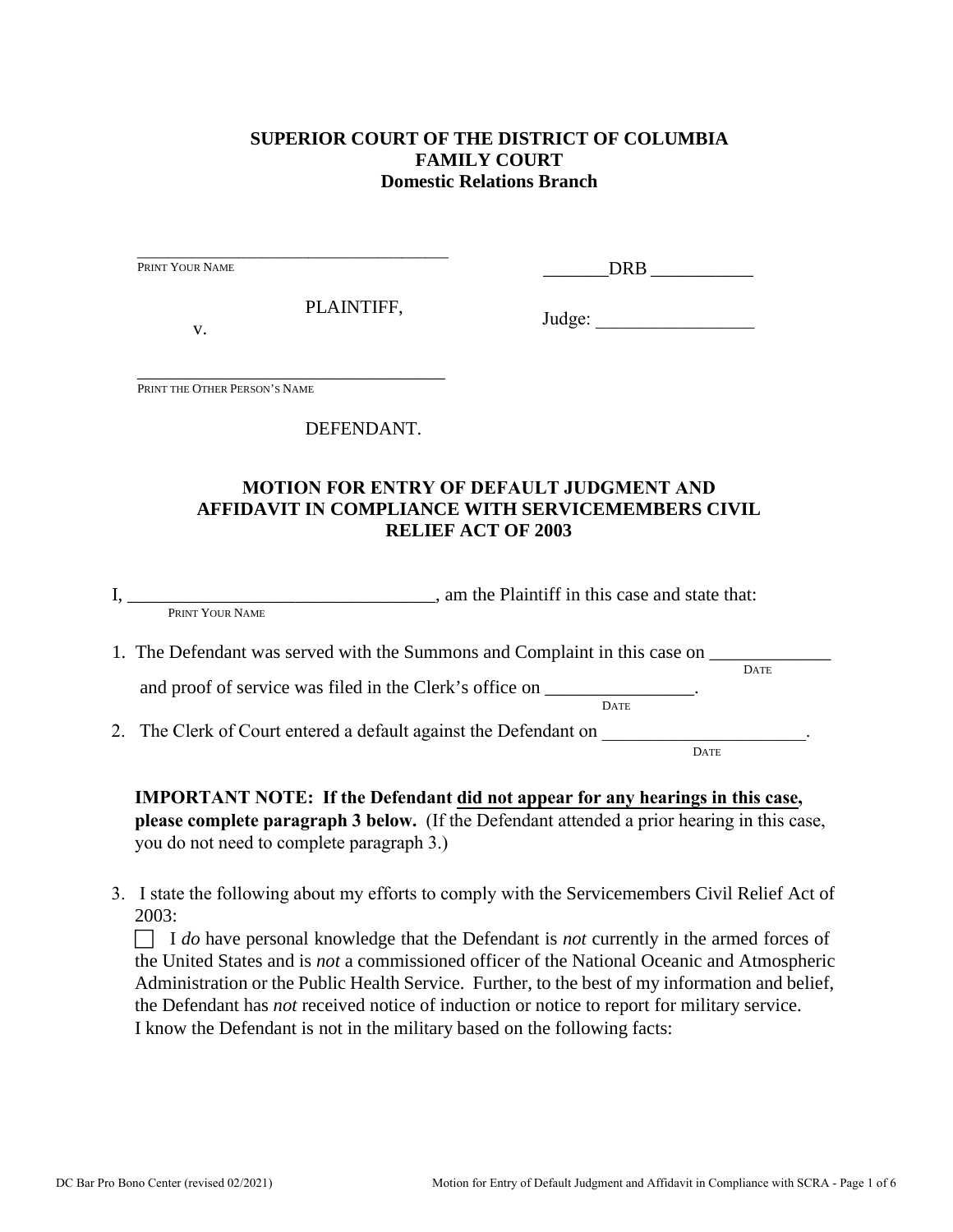I *do not* have personal knowledge of the Defendant's service obligations, but I have checked with the Defense Manpower Data Center, and verified that Defendant is *not* enlisted for service in its armed forces or a commissioned division and is also *not* a commissioned officer of the National Oceanic and Atmospheric Administration or the Public Health Service.

# **Request for Relief**

**I RESPECTFULLY REQUEST** that the Court grant my Motion and schedule this matter for a default hearing.

I ALSO REQUEST that the Court award any other relief it considers fair and proper.

I declare under penalty of perjury that the foregoing is true and correct*.* 

*If this document is to be signed outside the geographic boundaries of the United States, Puerto Rico, the United States Virgin Islands, and any territory or insular possession subject to the jurisdiction of the United States, additional requirements must be met prior to signing. See Super. Ct. Dom. Rel. R. 2(c)(1)(B).* 

SIGN YOUR NAME. Add slashes to either side /like this/ to sign electonically.

\_\_\_\_\_\_\_\_\_\_\_\_\_\_\_\_\_\_\_\_\_\_\_\_\_\_\_\_\_\_\_\_\_\_\_\_

\_\_\_\_\_\_\_\_\_\_\_\_\_\_\_\_\_\_\_\_\_\_\_\_\_\_\_\_\_\_\_\_\_\_\_\_

\_\_\_\_\_\_\_\_\_\_\_\_\_\_\_\_\_\_\_\_\_\_\_\_\_\_\_\_\_\_\_\_\_\_\_\_

\_\_\_\_\_\_\_\_\_\_\_\_\_\_\_\_\_\_\_\_\_\_\_\_\_\_\_\_\_\_\_\_\_\_\_\_

PRINT YOUR NAME

HOME ADDRESS 1

HOME ADDRESS 2

SUBSTITUTE ADDRESS: CHECK BOX IF YOU HAVE WRITTEN SOMEONE ELSE'S ADDRESS BECAUSE YOU FEAR HARASSMENT OR HARM.

**DATE** 

PHONE NUMBER

EMAIL ADDRESS

\_\_\_\_\_\_\_\_\_\_\_\_\_\_\_\_\_\_\_\_\_\_\_\_\_\_\_\_\_\_\_\_\_\_\_\_

\_\_\_\_\_\_\_\_\_\_\_\_\_\_\_\_\_\_\_\_\_\_\_\_\_\_\_\_\_\_\_\_\_\_\_\_

\_\_\_\_\_\_\_\_\_\_\_\_\_\_\_\_\_\_\_\_\_\_\_\_\_\_\_\_\_\_\_\_\_\_\_\_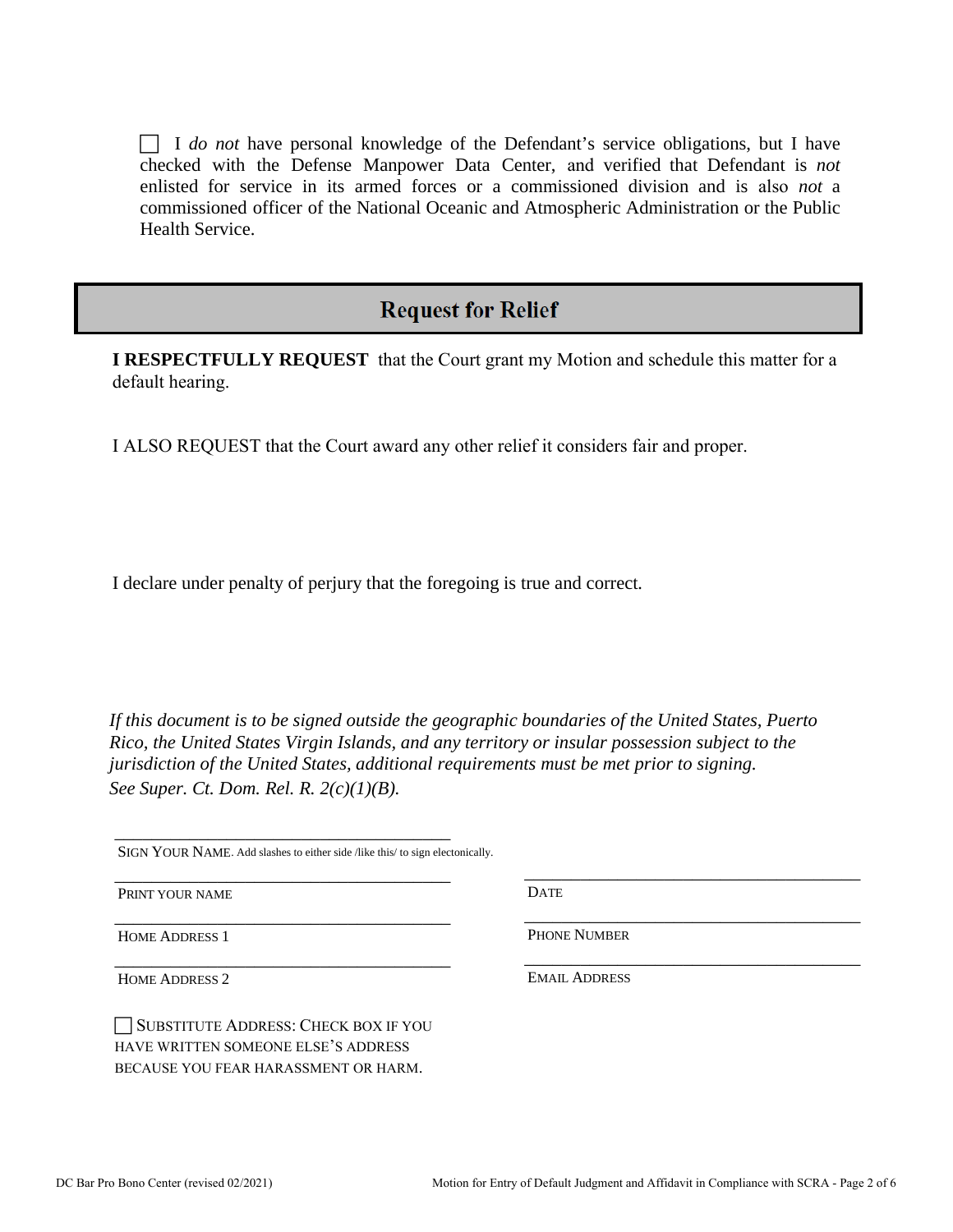#### **DETERMINING THE DEFENDANT'S MILITARY STATUS**

#### **A. If you have the Defendant's Social Security Number and Internet Access**

Go to the Defense Manpower Data Center site ([https://scra.dmdc.osd.mil/scra/#/home\)](https://scra.dmdc.osd.mil/scra/#/home) to confirm that the Defendant is not in the forces of the United States, a commissioned officer of the National Oceanic and Atmospheric Administration or the Public Health Service. You will be required to enter the last name and Social Security number of the individual. The form will also ask for a first name, middle initial and date of birth to aid in the search.

#### **B. If you do not have Internet Access or the Defendant's Social Security Number**

Make your request by mail. You can use the Defendant's date of birth if you do not have the social security number. Send your request with a self-addressed stamped envelope to: Defense Manpower Data Center Attn: Military Verification 1600 Wilson Blvd., Suite 400 Arlington, VA 22209-2593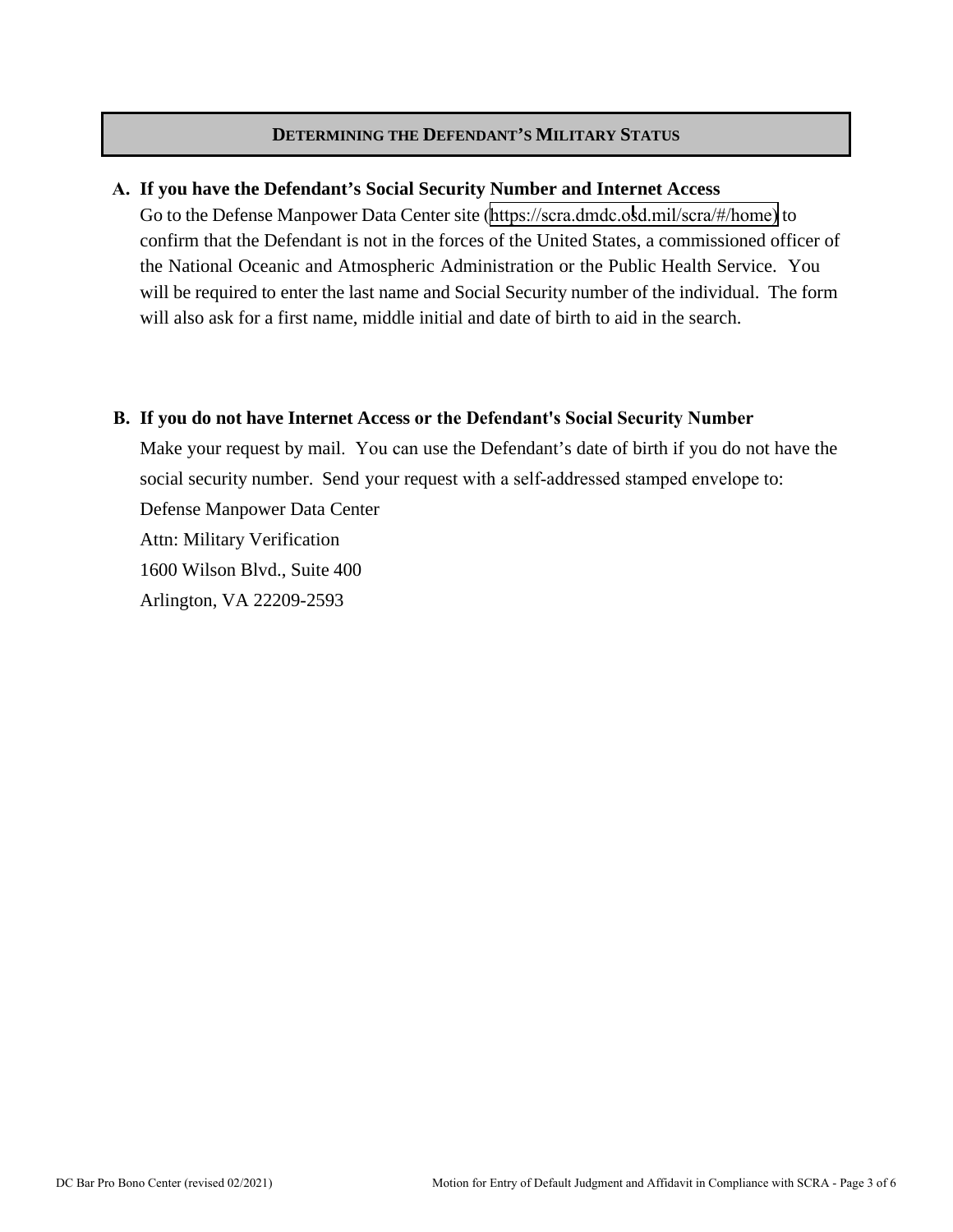### **SUPERIOR COURT OF THE DISTRICT OF COLUMBIA FAMILY COURT Domestic Relations Branch**

PRINT PLAINTIFF'S NAME

\_\_\_\_\_\_\_\_\_\_ DRB \_\_\_\_\_\_\_\_\_\_

PLAINTIFF,

\_\_\_\_\_\_\_\_\_\_\_\_\_\_\_\_\_\_\_\_\_\_\_\_\_\_\_\_\_\_\_\_\_\_\_\_

\_\_\_\_\_\_\_\_\_\_\_\_\_\_\_\_\_\_\_\_\_\_\_\_\_\_\_\_\_\_\_\_\_\_\_\_

JUDGE: \_\_\_\_\_\_\_\_\_\_\_\_\_\_\_\_\_\_

v.

PRINT DEFENDANT'S NAME

DEFENDANT.

# **RULE 5 PROOF OF SERVICE FORM**

**IF YOU HAVE ALREADY SERVED THE OTHER PARTY WITH A COPY OF YOUR PAPERS**, YOU CAN FILL OUT AND FILE THIS **PROOF OF SERVICE FORM** AT THE SAME TIME THAT YOU FILE YOUR PAPERS.

**IF YOU HAVE NOT ALREADY SERVED THE OTHER PARTY WITH A COPY OF YOUR PAPERS**, YOU MUST FILL OUT AND FILE THIS **PROOF OF SERVICE FORM** AFTER YOU SERVE THE OTHER PARTY.

**IF THE OTHER PARTY HAS A LAWYER IN THIS CASE, YOU MUST SERVE A COPY OF THE PAPERS TO THE LAWYER. IF THE OTHER PARTY DOES NOT HAVE A LAWYER, A COPY OF THE PAPERS SHOULD BE SERVED DIRECTLY TO THE OTHER PARTY.** 

| 1. I certify that on                                                                                      |                                      | $\blacksquare$ $\blacksquare$ I served copies of $\blacksquare$ | $\mathbf{to}$ :     |
|-----------------------------------------------------------------------------------------------------------|--------------------------------------|-----------------------------------------------------------------|---------------------|
| <b>DATE OF SERVICE</b>                                                                                    |                                      |                                                                 |                     |
|                                                                                                           |                                      | $NAME(S)$ OF PLEADING(S)                                        |                     |
| The other party, $\frac{1}{\sqrt{1-\frac{1}{2}}}\left\lfloor \frac{1}{2}\right\rfloor$                    | $\mathbf{or}$<br>NAME OF OTHER PARTY |                                                                 |                     |
| The other party's attorney, _______________________________, who represents ____________________________. | NAME OF ATTORNEY                     |                                                                 | NAME OF OTHER PARTY |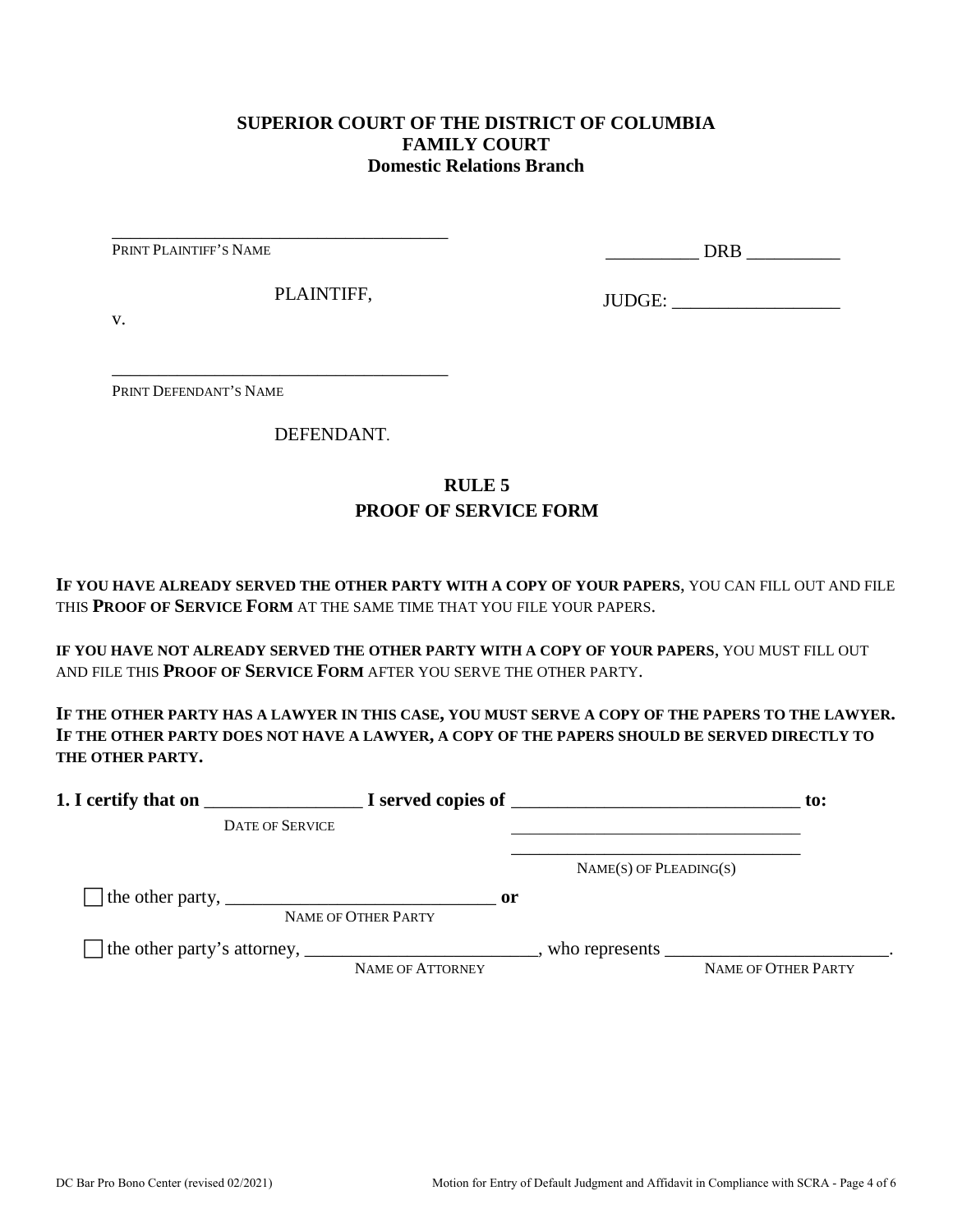#### **2. I delivered copies of the papers by:** [CHECK ONE]

**handing them to the other party**.

 **sending them to the other party by first class mail** to the other party's last known address: \_\_\_\_\_\_\_\_\_\_\_\_\_\_\_\_\_\_\_\_\_\_\_\_\_\_\_\_\_\_\_\_\_\_\_\_\_\_\_\_\_\_\_\_\_\_\_\_\_\_\_\_\_\_\_\_\_\_\_\_\_\_\_\_\_\_\_.

ADDRESS WHERE THE PAPERS WERE SENT **leaving them with a person of suitable age and discretion** who lived with the other party at: \_\_\_\_\_\_\_\_\_\_\_\_\_\_\_\_\_\_\_\_\_\_\_\_\_\_\_\_\_\_\_\_\_\_\_\_\_\_\_\_\_\_\_\_\_\_\_\_\_\_\_\_\_\_\_\_\_\_\_\_\_\_\_\_\_\_\_. ADDRESS OR DESCRIPTION OF PLACE WHERE PAPERS WERE SERVED This place is the other party's  $\Box$  TEMPORARY RESIDENCE. PERMANENT RESIDENCE. OTHER: \_\_\_\_\_\_\_\_\_\_\_\_\_\_\_\_\_\_\_\_\_\_\_\_\_\_\_\_\_\_\_\_\_. SPECIFY OTHER TYPE OF RESIDENCE I state the following about the person I gave the papers to (PROVIDE AS MANY DETAILS AS POSSIBLE): Their name: Their approximate age: \_\_\_\_\_\_\_\_\_\_\_\_\_\_\_\_. Their relationship to the other party is: Spouse/partner Family member (specify): \_\_\_\_\_\_\_\_\_\_\_\_\_\_\_\_\_\_\_\_\_ Roommate Other: \_\_\_\_\_\_\_\_\_\_\_\_\_\_\_\_\_\_\_\_\_\_\_\_\_\_\_\_\_\_\_\_\_\_\_\_\_ **leaving them at the other party's attorney's office** with the attorney, a clerk or other person in charge: \_\_\_\_\_\_\_\_\_\_\_\_\_\_\_\_\_\_\_\_\_\_\_\_\_\_\_\_\_\_\_\_\_\_\_\_\_\_\_\_\_\_\_\_\_\_\_\_\_\_\_\_\_\_\_\_\_\_\_\_\_\_\_\_ PRINT NAME OF PERSON SERVED WITH PAPERS \_\_\_\_\_\_\_\_\_\_\_\_\_\_\_\_\_\_\_\_\_ TITLE OF PERSON SERVED \_\_\_\_\_\_\_\_\_\_\_\_\_\_\_\_\_\_\_\_\_\_\_\_\_\_\_\_\_\_\_\_\_\_\_\_\_\_\_\_\_\_\_\_\_\_\_\_\_\_\_\_\_\_\_\_\_\_\_\_\_\_\_\_ STREET ADDRESS CITY, STATE AND ZIP CODE **sending them electronically** through CaseFileXpress or some other electronic way agreed to by the other party in writing: \_\_\_\_\_\_\_\_\_\_\_\_\_\_\_\_\_\_\_\_\_\_\_\_\_\_\_\_\_\_\_\_\_\_\_\_\_\_\_\_\_\_\_\_\_\_\_\_\_\_\_\_\_\_\_\_\_\_\_\_\_\_\_\_ EMAIL ADDRESS OF OTHER PARTY (IF USED) \_\_\_\_\_\_\_\_\_\_\_\_\_\_\_\_\_\_\_\_\_\_\_\_\_\_\_\_\_\_\_\_\_\_\_\_\_\_\_\_\_\_\_\_\_\_\_\_\_\_\_\_\_\_\_\_\_\_\_\_\_\_\_\_ ELECTRONIC MEANS USED (FOR EXAMPLE: EMAIL, CASEFILEXPRESS)  $\Box$  **some other way** agreed to by the other party in writing:

\_\_\_\_\_\_\_\_\_\_\_\_\_\_\_\_\_\_\_\_\_\_\_\_\_\_\_\_\_\_\_\_\_\_\_\_\_\_\_\_\_\_\_\_\_\_\_\_\_\_\_\_\_\_\_\_\_\_\_\_\_\_\_\_\_\_\_\_\_

SPECIFY HOW SERVICE WAS COMPLETED